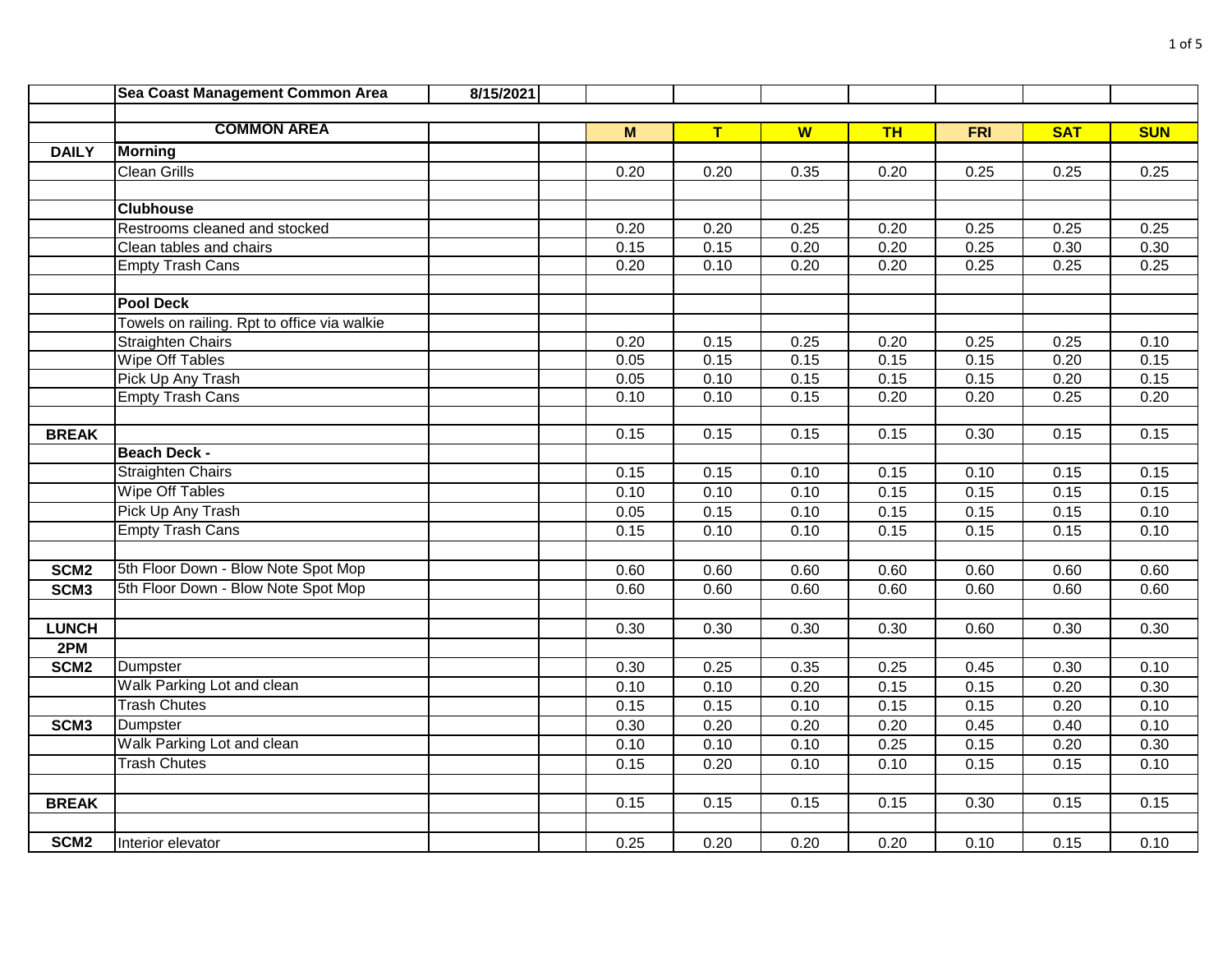|                         | Sea Coast Management Common Area  | 8/15/2021 |      |      |      |           |            |            |            |
|-------------------------|-----------------------------------|-----------|------|------|------|-----------|------------|------------|------------|
|                         |                                   |           |      |      |      |           |            |            |            |
|                         | <b>COMMON AREA</b>                |           | M    | T    | W    | <b>TH</b> | <b>FRI</b> | <b>SAT</b> | <b>SUN</b> |
|                         | Sign review                       |           | 0.10 | 0.10 | 0.10 | 0.10      | 0.15       | 0.15       | 0.05       |
|                         | Empty trash cans                  |           | 0.15 | 0.10 | 0.10 | 0.20      | 0.10       | 0.15       | 0.10       |
|                         | <b>Wipe Horizontal Surfaces</b>   |           | 0.15 | 0.15 | 0.20 | 0.15      | 0.10       | 0.15       | 0.10       |
|                         | <b>Wipe Handrails</b>             |           | 0.10 | 0.10 | 0.25 | 0.10      | 0.25       | 0.20       | 0.15       |
|                         |                                   |           |      |      |      |           |            |            |            |
| SCM <sub>3</sub>        | Interior elevator                 |           | 0.30 | 0.20 | 0.20 | 0.20      | 0.10       | 0.15       | 0.20       |
|                         | Sign review                       |           | 0.10 | 0.10 | 0.10 | 0.10      | 0.15       | 0.10       | 0.10       |
|                         | Empty trash cans                  |           | 0.15 | 0.10 | 0.15 | 0.15      | 0.10       | 0.10       | 0.10       |
|                         | <b>Wipe Horizontal Surfaces</b>   |           | 0.15 | 0.25 | 0.20 | 0.25      | 0.25       | 0.10       | 0.15       |
|                         | <b>Wipe Handrails</b>             |           | 0.10 | 0.25 | 0.30 | 0.30      | 0.25       | 0.20       | 0.15       |
|                         |                                   |           |      |      |      |           |            |            |            |
|                         | <b>End of Day</b>                 |           |      |      |      |           |            |            |            |
|                         | Umbrellas down                    |           |      | 0.10 | 0.10 | 0.10      | 0.10       |            |            |
|                         | Report to office                  |           |      | 0.15 | 0.15 | 0.15      | 0.30       | 0.10       |            |
|                         |                                   |           |      |      |      |           |            |            |            |
| <b>TWICE A</b><br>WEEK- |                                   |           |      |      |      |           |            |            |            |
| <b>MONDAY &amp;</b>     |                                   |           |      |      |      |           |            |            |            |
| <b>FRIDAY</b>           | <b>Clubhouse</b>                  |           |      |      |      |           |            |            |            |
|                         | Sweep & Spot Mop                  |           | 0.40 |      |      |           | 0.45       |            |            |
|                         | Clean Sliders Inside & Out        |           | 0.40 |      |      |           | 0.40       |            |            |
|                         | Wash Windows                      |           | 0.40 |      |      |           | 0.45       |            |            |
|                         | <b>RainX Windows</b>              |           |      |      |      |           |            |            |            |
|                         |                                   |           |      |      |      |           |            |            |            |
|                         | <b>Beach &amp; Pool Deck</b>      |           |      |      |      |           |            |            |            |
|                         | Sheila Shine Pool Railings        |           | 0.20 |      |      |           | 0.25       |            |            |
|                         | <b>Sheila Shine Beach Showers</b> |           | 0.15 |      |      |           | 0.15       |            |            |
|                         |                                   |           |      |      |      |           |            |            |            |
|                         | SCM <sub>2</sub>                  |           |      |      |      |           |            |            |            |
|                         | Sanatize luggage carts            |           | 0.40 |      |      | 0.30      | 0.10       |            |            |
|                         | Clean Both sides of Door Glass    |           | 0.40 |      |      |           | 0.25       |            |            |
|                         | Clean windows In/Out              |           | 0.45 |      | 0.30 |           |            |            |            |
|                         | <b>Sheila Shine Elevators</b>     |           | 0.30 |      |      |           | 0.25       |            |            |
|                         | Sheila Shine Trash Chutes         |           | 0.55 |      |      |           | 0.25       |            |            |
|                         |                                   |           |      |      |      |           |            |            |            |
|                         | SCM <sub>3</sub>                  |           |      |      |      |           |            |            |            |
|                         | Sanatize luggage carts            |           | 0.40 |      |      | 0.30      |            |            |            |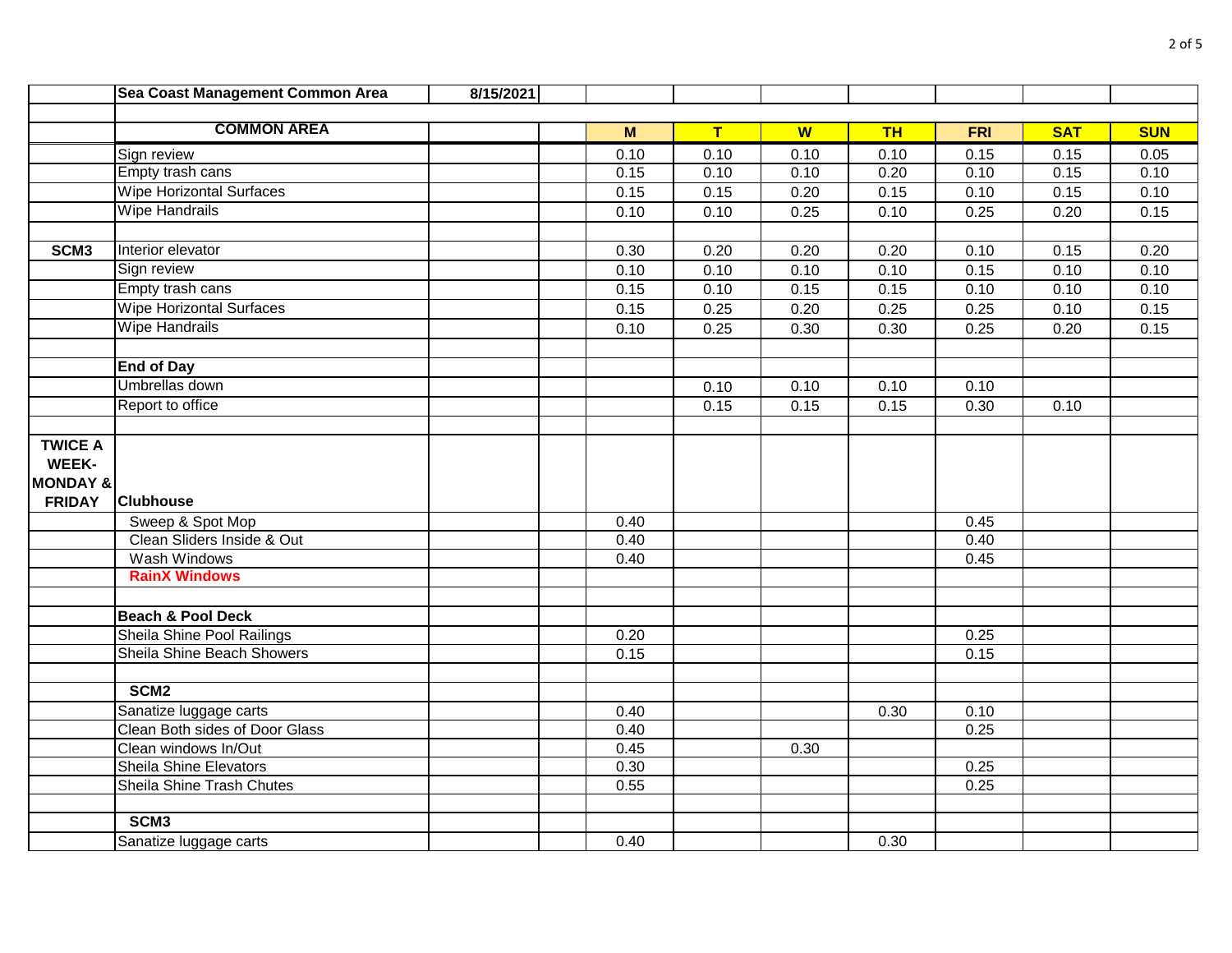|               | Sea Coast Management Common Area | 8/15/2021 |                     |      |      |           |            |            |            |
|---------------|----------------------------------|-----------|---------------------|------|------|-----------|------------|------------|------------|
|               |                                  |           |                     |      |      |           |            |            |            |
|               | <b>COMMON AREA</b>               |           | $\mathsf{M}\xspace$ | T    | W    | <b>TH</b> | <b>FRI</b> | <b>SAT</b> | <b>SUN</b> |
|               | Clean Both sides of Door Glass   |           | 0.40                |      |      |           | 0.25       |            |            |
|               | Clean windows In/Out             |           | 0.45                |      | 0.30 |           |            |            |            |
|               | Sheila Shine Elevators           |           | 0.30                |      |      |           | 0.25       |            |            |
|               | Sheila Shine Trash Chutes        |           | 0.55                |      |      |           | 0.25       |            |            |
|               |                                  |           |                     |      |      |           |            |            |            |
|               | <b>Laundry Rooms</b>             |           |                     |      |      |           |            |            |            |
|               | Sweep-Spot Mop                   |           | 0.60                |      |      |           | 0.60       |            |            |
|               | <b>Empty Trash Cans</b>          |           | 0.20                |      |      |           | 0.25       |            |            |
|               | <b>Wipe Horizonal Surfaces</b>   |           | 0.55                |      |      |           | 0.55       |            |            |
|               | Ducts cleaned out                |           | 0.45                |      |      |           | 0.45       |            |            |
|               |                                  |           |                     |      |      |           |            |            |            |
| <b>ONCE A</b> |                                  |           |                     |      |      |           |            |            |            |
| <b>WEEK</b>   | <b>TRASH-Monday</b>              |           |                     |      |      |           |            |            |            |
|               | Consolidate Bulk                 |           |                     | 0.40 |      |           | 0.30       |            |            |
|               |                                  |           |                     |      |      |           |            |            |            |
|               | <b>Kitchen-Sunday</b>            |           |                     |      |      |           |            |            |            |
|               | Clean Kitchen                    |           |                     |      |      |           |            |            | 0.30       |
|               | Clean out window/tracks          |           |                     |      |      |           |            |            | 0.15       |
|               | Clean out Refrigerator           |           |                     |      |      |           |            |            | 0.25       |
|               | Clean out Microwave              |           |                     |      |      |           |            |            | 0.15       |
|               | <b>Office</b>                    |           |                     |      |      |           |            |            |            |
|               | <b>Empty Trash</b>               |           |                     |      |      |           |            |            | 0.15       |
|               | Clean floor                      |           |                     |      |      |           |            |            | 0.20       |
|               | Spring Clean                     |           |                     | 0.35 |      |           |            |            | 0.40       |
|               |                                  |           |                     |      |      |           |            |            |            |
|               | <b>Trash</b>                     |           |                     |      |      |           |            |            |            |
|               | Deodorize chutes                 |           |                     | 0.60 |      |           |            |            | 0.60       |
|               |                                  |           |                     |      |      |           |            |            |            |
| 1ST OF        |                                  |           |                     |      |      |           |            |            |            |
| <b>THE</b>    |                                  |           |                     |      |      |           |            |            |            |
| <b>MONTH</b>  | <b>Light Testing - Mthly</b>     |           |                     |      |      |           |            |            |            |
|               | <b>Exit Lights</b>               |           |                     |      |      |           |            |            |            |
|               | <b>Building Lights</b>           |           |                     |      |      |           |            |            |            |
|               | <b>Entrance Lights</b>           |           |                     |      |      |           |            |            |            |
|               | <b>Atrium Lights</b>             |           |                     |      |      |           |            |            |            |
|               | Flag Light                       |           |                     |      |      |           |            |            |            |
|               | <b>Stairwell Lights</b>          |           |                     |      |      |           |            |            |            |
|               | <b>Emergancy Lights</b>          |           |                     |      |      |           |            |            |            |